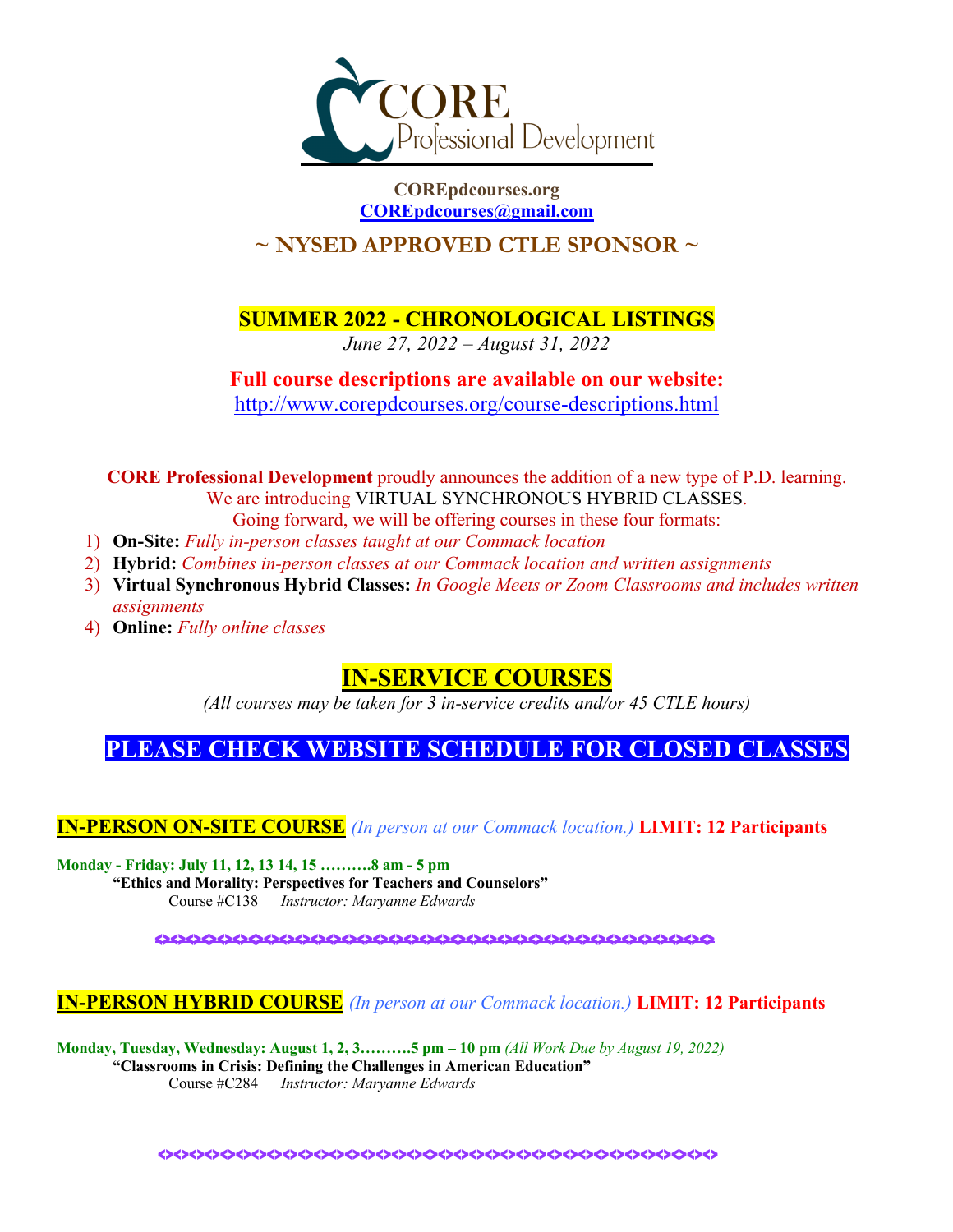# **VIRTUAL SYNCHRONOUS HYBRID COURSES** *(In Google Meets or Zoom Classrooms)* **LIMIT: 7 Participants**

# **PLEASE CHECK WEBSITE SCHEDULE FOR CLOSED CLASSES**

**Tuesday, Wednesday, Thursday: June 28, 29, 30…….8 am – 1 pm** *(All Work Due by July 15, 2022***) MORNINGS "Literacy Instruction: Developing Reading and Writing Skills Across the Curriculum"** *(Section 1)*  Course #C304 *Instructor: Kara Cosolito* **NEW COURSE! Tuesday, Wednesday, Thursday: June 28, 29, 30…….5 pm – 10 pm** *(All Work Due by July 15, 2022***) EVENINGS "The Changing Landscape of American Education: Meeting the Needs of All Students"**  Course #C185 *Instructor: Maryanne Edwards*

**Tuesday, Wednesday, Thursday: July 5, 6, 7…….8 am – 1 pm** *(All Work Due by July 22, 2022***) MORNINGS "How Children Learn Best: Influence of Classroom Environment on Academic Performance"**  Course #C175 *Instructor: Maryanne Edwards*

**Tuesday, Wednesday, Thursday: July 5, 6, 7…….5 pm – 10 pm** *(All Work Due by July 22, 2022***) EVENINGS "Mindfulness for Teachers and Students: Improving Cognitive Performance and Managing Stress"** Course #C282 *Instructor: Dr. Bernadette Weltsek*

**Monday, Tuesday, Wednesday: July 11, 12, 13…….8 am – 1 pm** *(All Work Due by July 28, 2022***) MORNINGS "Culturally Responsive Teaching: Supporting Cultural and Linguistic Diversity Across the Curriculum"** Course #C260 *Instructor: Stacey Kimbell*

**Monday, Tuesday, Wednesday: July 11, 12, 13…….5 pm – 10 pm** *(All Work Due by July 28, 2022***) EVENINGS "The Growth Mindset: Helping Students Understand the Value of Effort, Persistence and Challenges"** *(Section 1)*  Course #C266 *Instructor: Dr. Bernadette Weltsek*

**Tuesday, Wednesday, Thursday: July 19, 20, 21…….8 am – 1 pm** *(All Work Due by August 5, 2022***) MORNINGS**

**"Mental Health Issues in Children and Adolescents: Impact on Learning Readiness, Behavior and Achievement"**  Course #C280 *Instructor: Judi Weissman*

**Tuesday, Wednesday, Thursday: July 19, 20, 21…….5 pm – 10 pm** *(All Work Due by August 5, 2022***) EVENINGS "Meeting the Needs of ENL Students: Strategies for Teachers in All Subject Areas"** Course #C136 *Instructor: Dr. Bernadette Weltsek*

**Monday, Tuesday, Wednesday: July 25, 26, 27…….8 am – 1 pm** *(All Work Due by August 11, 2022***) MORNINGS "Total Participation Strategies: Promoting Engagement and Understanding for All Learners"**  Course #C212 *Instructor: Maryanne Edwards* **Monday, Tuesday, Wednesday: July 25, 26, 27…….5 pm – 10 pm** *(All Work Due by August 11, 2022***) EVENINGS**

**"Teacher Resilience: Cultivating Commitment and Passion for All Educators"**  Course #C302 *Instructor: Dr. Bernadette Weltsek* **NEW COURSE!**

**Monday, Tuesday, Wednesday: August 1, 2, 3…….8 am – 1 pm** *(All Work Due by August 18, 2022***) MORNINGS "How Social Influences Impact Learning Readiness in Educational Environments"** Course #C140 *Instructor: Stacey Kimbell* 

**Monday, Tuesday, Wednesday: August 1, 2, 3…….5 pm – 10 pm** *(All Work Due by August 18, 2022***) EVENINGS "How to Reach At-Risk Students: Strategies for Preparing Academically Underprepared Learners"** Course #C124 *Instructor: Judi Weissman*

**Tuesday, Wednesday, Thursday: August 9, 10, 11…….8 am – 1 pm** *(All Work Due by August 26, 2022***) MORNINGS "Raise Your Hand if You Love Grammar! How to Teach Grammar to Students in All Grades and Subject Areas"**  Course #C316 *Instructor: Kara Cosolito* **NEW COURSE!** 

**Tuesday, Wednesday, Thursday: August 9, 10, 11…….5 pm – 10pm** *(All Work Due by August 26, 2022***) EVENINGS "The Impact of Anxiety Disorders on Learning, Social Development, Attendance and Performance"**  Course #C256 *Instructor: Maryanne Edwards*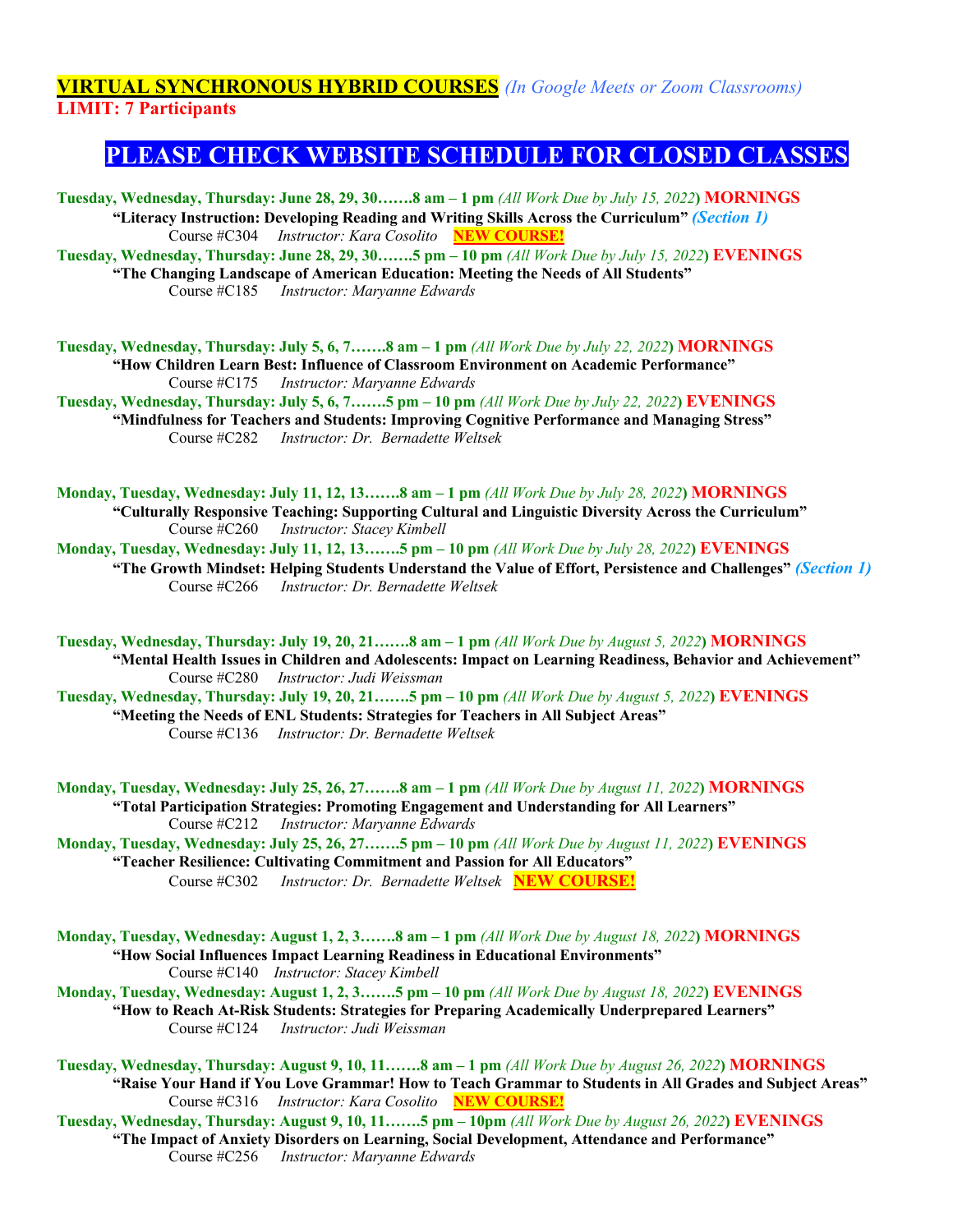**Monday, Tuesday, Wednesday: August 15, 16, 17…….8 am – 1 pm** *(All Work Due by August 31, 2022***) MORNINGS "Emotional Intelligence and Critical Thinking: Increasing Student Motivation and Productivity"** Course #C118 *Instructor: Judi Weissman*

**Monday, Tuesday, Wednesday: August 15, 16, 17…….5 pm – 10 pm** *(All Work Due by August 31, 2022***) EVENINGS "Academic Rigor and Student Engagement: Classroom Practices for Effective Teaching"**

Course #C104 *Instructor: Dr. Bernadette Weltsek*

**Tuesday, Wednesday, Thursday: August 23, 24, 25…….8 am – 1 pm** *(All Work Due by September 10, 2022***) MORNINGS "Literacy Instruction: Developing Reading and Writing Skills Across the Curriculum"** *(Section 2)*  Course #C304 *Instructor: Kara Cosolito* **NEW COURSE!** 

**Tuesday, Wednesday, Thursday: August 23, 24, 25…….5 pm – 10 pm** *(All Work Due by September 10, 2022***) EVENINGS "Uncommon Learners in a Common World: Overcoming Roadblocks to Success for Special Needs Students"**  Course #C160 *Instructor: Maryanne Edwards*

**Monday, Tuesday, Wednesday: August 29, 30, 31…….5 pm – 10 pm** *(All Work Due by September 16, 2022***) EVENINGS**

**"The Growth Mindset: Helping Students Understand the Value of Effort, Persistence and Challenges"** *(Section 2)*  Course #C266 *Instructor: Dr. Bernadette Weltsek*

<><><><><><><><><><><><><><><><><><><><><><><><><><><><><><><><><><><><>

#### **NEXT GENERATION COURSES**

*See Link for More Information: https://www.corepdcourses.org/next-generation.html Instructor: Margaret Mavros* **Open Enrollment Period: July 12 – August 30**

**Please Note: EACH Next Generation course is 1 in-service credit and/or 15 CTLE hours**

**Course #NG1: Get Ready for Next Generation: ELA** One-Credit course for K-12 ELA teachers **Course #NG2: Get Ready for Next Generation: Mathematics** One-Credit course for K-12 Mathematics teachers **Course #NG3: Get Ready for Next Generation: Social Studies** One-Credit course for K-12 Social Studies teachers **Course #NG4: Get Ready for Next Generation: Science** One-Credit course for K-12 Science teachers

<><><><><><><><><><><><><><><><><><><><><><><><><><><><><><><><><><><><>

# **ONLINE COURSES**

#### **June 27 – July 20**

- **"Raise Your Hand if You Love Grammar! How to Teach Grammar to Student in All Grades and Subject Areas"** Course #C316 *Instructor: Kara Cosolito* **NEW COURSE!**
- **"Uncommon Learners in a Common World: Overcoming Roadblocks to Success for Special Needs Students"** Course #C160 *Instructor: Maryanne Edwards*

#### **June 28 – July 21**

- **"The Growth Mindset: Helping Students Understand the Value of Effort, Persistence and Challenges"** Course #C266 *Instructor: Dr. Bernadette Weltsek*
- **"Classrooms in Crisis: Defining the Challenges in American Education"**  Course #C284 *Instructor: Maryanne Edwards*
- **"Flipped Classrooms: Transforming and Enhancing Traditional Instruction"** Course #C270 *Instructor: Danielle Milazzo*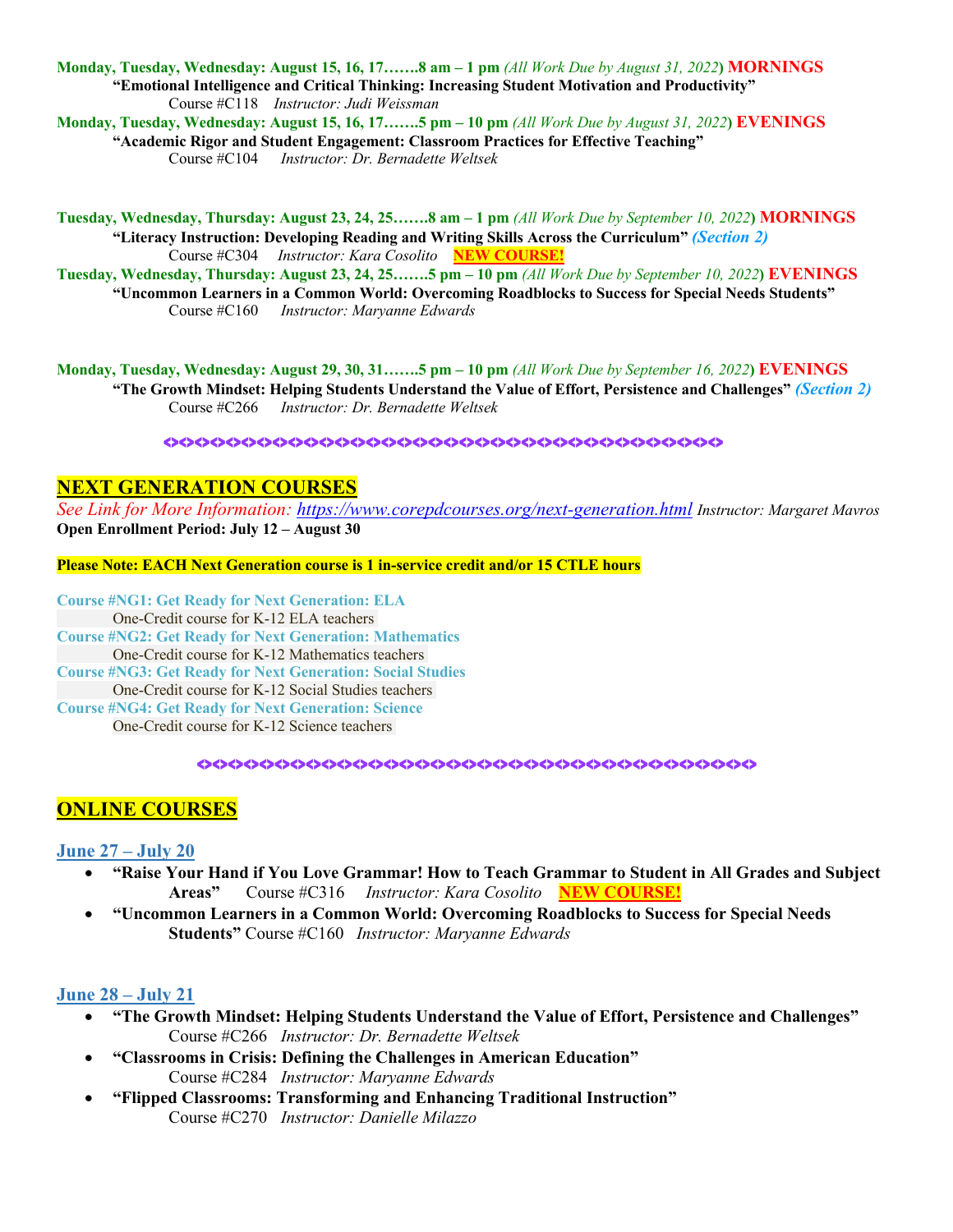# **June 29 – July 22**

- **"Learning Disabilities and Next Generation Learning Standards"** Course #C150 *Instructor: Margaret Mavros*
- **"Emotional Intelligence and Critical Thinking: Increasing Student Motivation and Productivity"**  Course #C118 *Instructor: Judi Weissman*

# **June 30 – July 23**

- **"Culturally Responsive Teaching: Supporting Cultural and Linguistic Diversity Across the Curriculum"** Course #C260 *Instructor: Stacey Kimbell*
- **"Using Google Apps in the Classroom: Intermediate to Advanced"**  Course #C180 *Instructor: Christopher Smith*
- **"Literacy Instruction: Developing Reading and Writing Skills Across the Curriculum"**  Course #C304 *Instructor: Kara Cosolito* **NEW COURSE!**

# **July 5 – July 27**

- **"Teacher Resilience: Cultivating Commitment and Passion for All Educators"**  Course #C302 *Instructor: Dr. Bernadette Weltsek* **NEW COURSE!**
- **"Strategies for Effective Teacher Collaboration"** Course #C142 *Instructor: Andrew Frisch*
- **"Content Area Reading: Strategies to Engage Learners in All Subjects"**  Course #C178 *Instructor: Margaret Mavros*

## **July 6 – July 28**

- **"Spanish for Educators: Communicating with Students, Parents and Staff"**  Course #C254 *Instructor: Rosa Malley*
- **"Academic Rigor and Student Engagement: Classroom Practices for Effective Teaching"** Course #C104 *Instructor: Dr. Bernadette Weltsek*

#### **July 7 – July 29**

- **"Evidence-Based Practices to Raise Instructional Standards"** Course #C224 *Instructor: Stacey Kimbell*
- **"Digital Storytelling: Strengthening Students' Skills in Problem-Solving, Critical Thinking, Collaboration and the Writing Process"** Course #C262 *Instructor: Danielle Milazzo*
- **"Total Participation Strategies: Promoting Engagement and Understanding for All Learners"**  Course #C212 *Instructor: Maryanne Edwards*

#### **July 8 – July 30**

- **"Using Mentor Texts to Teach Writing: Strengthening Skills and Igniting Imagination with Picture Books"**  Course #C250 *Instructor: Jessica Liakonis*
- **"The Power of Station Teaching: How Differentiation and Collaboration Improves Active Learning in All Grades and Content Areas"** Course #C294 *Instructor: Thomas Sheehan* **NEW COURSE!**
- **"Meeting the Needs of ENL Students: Strategies for Teachers in All Subject Areas"** Course #C136 *Instructor: Dr. Bernadette Weltsek*

#### **July 12 – August 2**

- **"Close Reading Strategies: Supporting the New York State Learning Standards"** Course #C112 *Instructor: Dana Driscoll*
- **"Mindfulness for Teachers and Students: Improving Cognitive Performance and Managing Stress"** Course #C282 *Instructor: Dr. Bernadette Weltsek*
- **"Language and Cultural Barriers in Education"** Course #C184 *Instructor: Stacey Kimbell*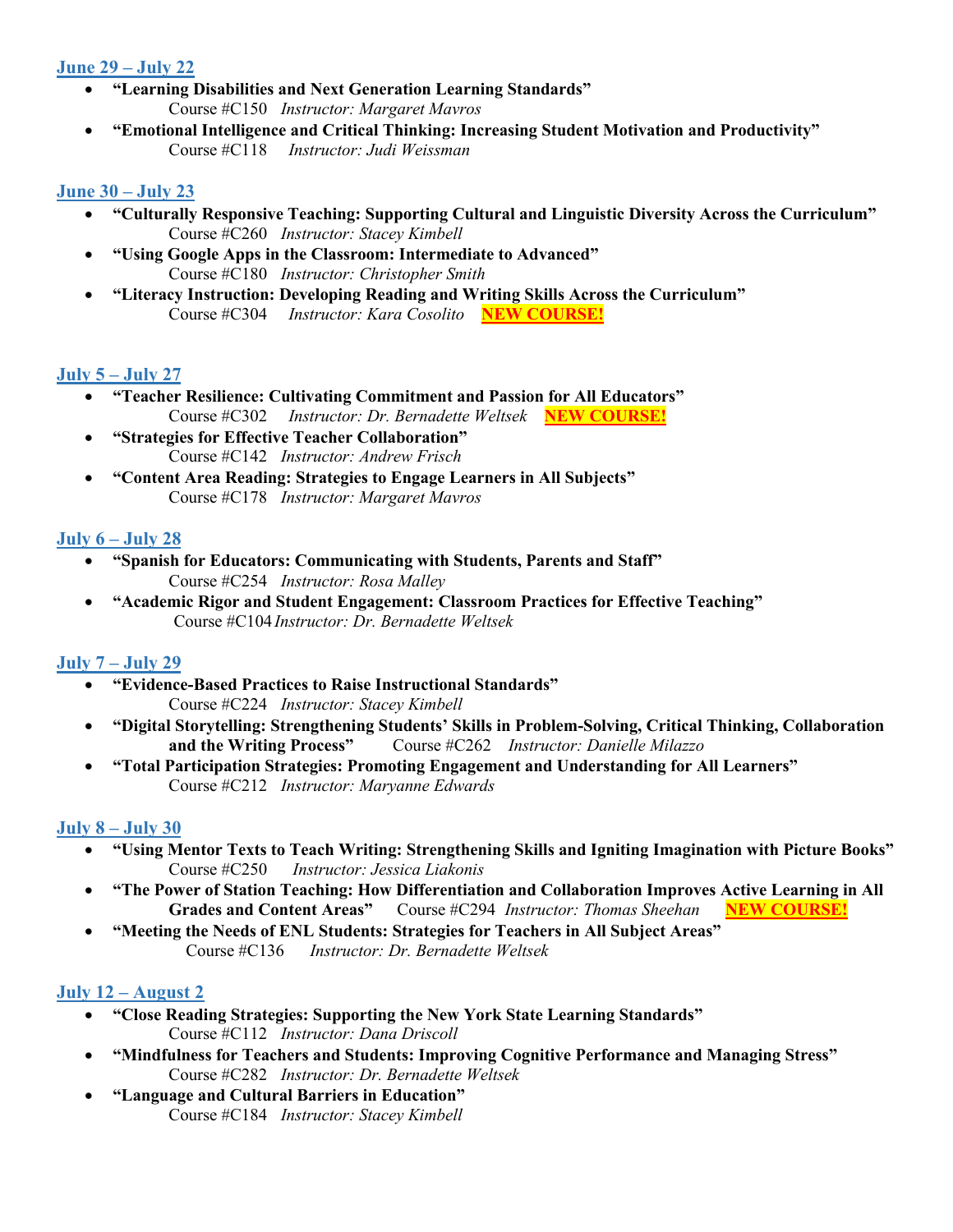## **July 13 – August 3**

- **"Walking in Their Shoes: Understanding How Developmentally Disabled Students Learn, Think and Experience the World"** Course #C298 *Instructor: Loni Stein* **NEW COURSE!**
- **"How to Reach At-Risk Students: Strategies for Teaching Academically Underprepared Learners"** Course #C124 *Instructor: Judi Weissman*
- **"Using Google Apps in the Classroom: Beginner to Intermediate"** Course #C102 *Instructor: Christopher Smith*

#### **July 14 – August 4**

- **"Virtual Field Trips: Explore the World from Your Classroom"**  Course #C166 *Instructor: Margaret Mavros*
- **"An IEP Roadmap: Helping Teachers in All Subject Areas Understand and Implement Individualized Education Plans"** Course #C228 *Instructor: Maryanne Edwards*

## **July 15 – August 5**

- • **"Building Critical Thinking Skills in a Digital World"** Course #C164 *Instructor: Stacey Kimbell*
- **"The Impact of the Pandemic on Teaching and Learning: Rethinking Education in America"**  Course #C312 *Instructor: Maryanne Edwards*
- **"Computer Skills and Multi-Disciplinary Instruction: How Technology Can Enrich Students and Education"** Course #C128 *Instructor: Andrew Frisch*

## **July 19 – August 9**

- **"The Impact of Anxiety Disorders on Learning, Social Development, Attendance and Performance"**  Course #C256 *Instructor: Maryanne Edwards*
- **"Teaching Communication Skills in the 21st Century"** Course #C238 *Instructor: Margaret Mavros*
- **"Creativity in Every Classroom: Fostering a Love of Learning in All Students"** Course #C182 *Instructor: Howard Block*

#### **July 21 – August 11**

- **"Mental Health Issues in Children and Adolescents: Impact on Learning Readiness, Behavior and Achievement"** Course #C280 *Instructor: Judi Weissman*
- **"Strengthening the Home-School Connection: Using Technology to Create Positive Relationships with Students and Their Families"** Course #C243 *Instructor: Andrew Frisch*
- **"Dealing with Difficult Students: How Crisis Intervention Can Keep Schools Safe and Help Students Succeed"** Course #C110*Instructor: Cindy Reide Combs*

# **July 22 – August 12**

- **"Blended Learning: How Student-Centered Learning Can Enhance Traditional Instruction"**  Course #C274 *Instructor: Jessica Liakonis*
- **"Raise Your Hand if You Love Grammar! How to Teach Grammar to Students in All Grades and Subject Areas"** Course #C316 *Instructor: Kara Cosolito* **NEW COURSE!**

#### **July 26 – August 16**

- **"Fostering Executive Function Skills in All Grades and Subject Areas"**  Course #C306 *Instructor: Margaret Mavros* **NEW COURSE!**
- **"Flipped Classrooms: Transforming and Enhancing Traditional Instruction"**  Course #C270 *Instructor: Danielle Milazzo*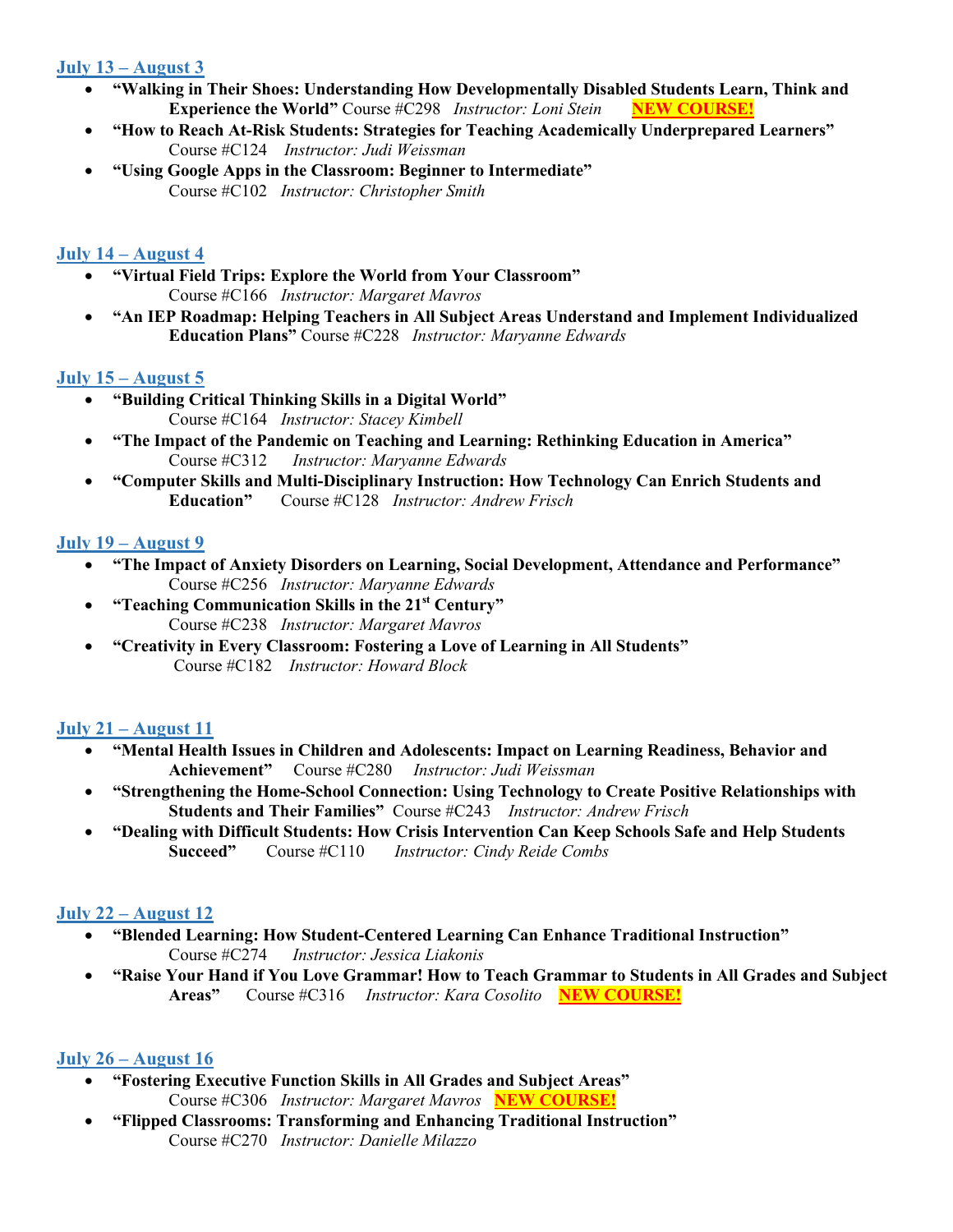## **July 27 – August 17**

- **"Safe Students, Safe Faculty: Establishing Ethical and Legal Boundaries for Professionalism in Education"**  Course #C230*Instructor: Cindy Reide Combs*
- **"Closing the Achievement Gap: Creating Educational Equity in Culturally Diverse Classrooms"**  Course #C226 *Instructor: Stacey Kimbell*

## **July 28 – August 18**

- **"How Parents Can Support Classroom Learning: Improving Communication to Foster Academic Success"** Course #C292 *Instructor: Jessica Liakonis* **NEW COURSE!**
- **"Creating LGBT-Inclusive Classrooms and Curriculum: Deepening Understanding and Acceptance for All Students"** Course #C264 *Instructor: Dr. Bernadette Weltsek*

#### **July 29 – August 19**

- **"How Social Influences Impact Learning Readiness in Educational Environments"** Course #C140 *Instructor: Stacey Kimbell*
- **"Literacy Instruction: Developing Reading and Writing Skills Across the Curriculum"**  Course #C304 *Instructor: Kara Cosolito* **NEW COURSE!**
- **"The Growth Mindset: Helping Students Understand the Value of Effort, Persistence and Challenges"** Course #C266 *Instructor: Dr. Bernadette Weltsek*

#### **August 1 – August 23**

- **"Using Mentor Texts to Teach Writing: Strengthening Skills and Igniting Imagination with Picture Books"**  Course #C250 *Instructor: Jessica Liakonis*
- **"Coding Across the Curriculum: How Computer Programming Can Maximize Problem-Solving Skills and Student Engagement"** Course #C234 *Instructor: Andrew Frisch*
- **"The Changing Landscape of American Education: Meeting the Needs of All Students"**  Course #C185 *Instructor: Maryanne Edwards*

#### **August 2 – August 24**

- **"Using Google Apps in the Classroom: Intermediate to Advanced"**  Course #C180 *Instructor: Christopher Smith*
- **"Implementing Project-Based Learning: Creative and Authentic Problem-Solving in All Classrooms"** Course #C188 *Instructor: Stacey Kimbell*

#### **August 3 – August 25**

- **"Meeting the Needs of ENL Students: Strategies for Teachers in All Subject Areas"** Course #C136 *Instructor: Dr. Bernadette Weltsek*
- **"Close Reading Strategies: Supporting the New York State Learning Standards"** Course #C112 *Instructor: Dana Driscoll*
- **"How Co-Teaching Benefits Students with Special Needs: Effective Models for the Inclusion Classroom"**  Course #C240 *Instructor: Maryanne Edwards*

#### **August 4 – August 26**

- **"Strategies for Effective Teacher Collaboration"** Course #C142 *Instructor: Andrew Frisch*
- **"Motivating Students to Reach Their Highest Potential: How True Engagement in Learning Inspires Academic Success"** Course #C244 *Instructor: Judi Weissman*
- **"Spanish for Educators: Communicating with Students, Parents and Staff"**  Course #C254 *Instructor: Rosa Malley*